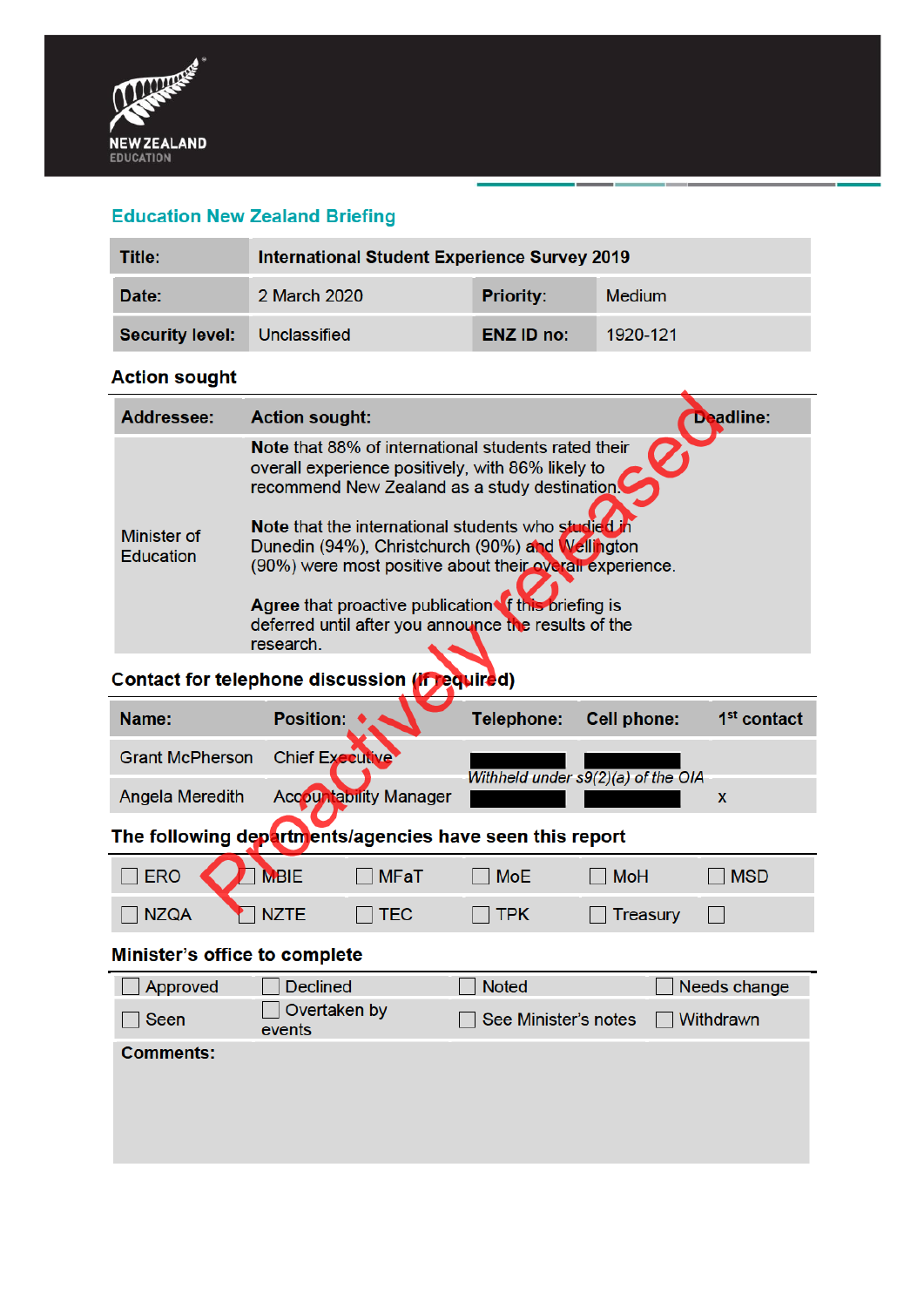

### **Education New Zealand Briefing**

| Title:                       | <b>International Student Experience Survey 2019</b> |                  |               |
|------------------------------|-----------------------------------------------------|------------------|---------------|
| Date:                        | 2 March 2020                                        | <b>Priority:</b> | <b>Medium</b> |
| Security level: Unclassified |                                                     | ENZ ID no:       | 1920-121      |

#### **Recommendations**

Education New Zealand recommends that you

- a. note that 88% of international students rated their overall experience positively, with 86% likely to recommend New Zealand as a study destination
- b. Note that the international students who studied in Dunedia (94%), Christchurch (90%) and Wellington (90%) were most positive about their overall experience
- c. agree that proactive publication of this briefing is deferred until after you announce the results of the survey

Cityle

**Agree / Disagree** 

**Noted** 

**Grant McPherson Chief Executive Education New Zealand**  **Hon Chris Hipkins Minister of Education** 

 $\frac{1}{2}$   $\frac{1}{2}$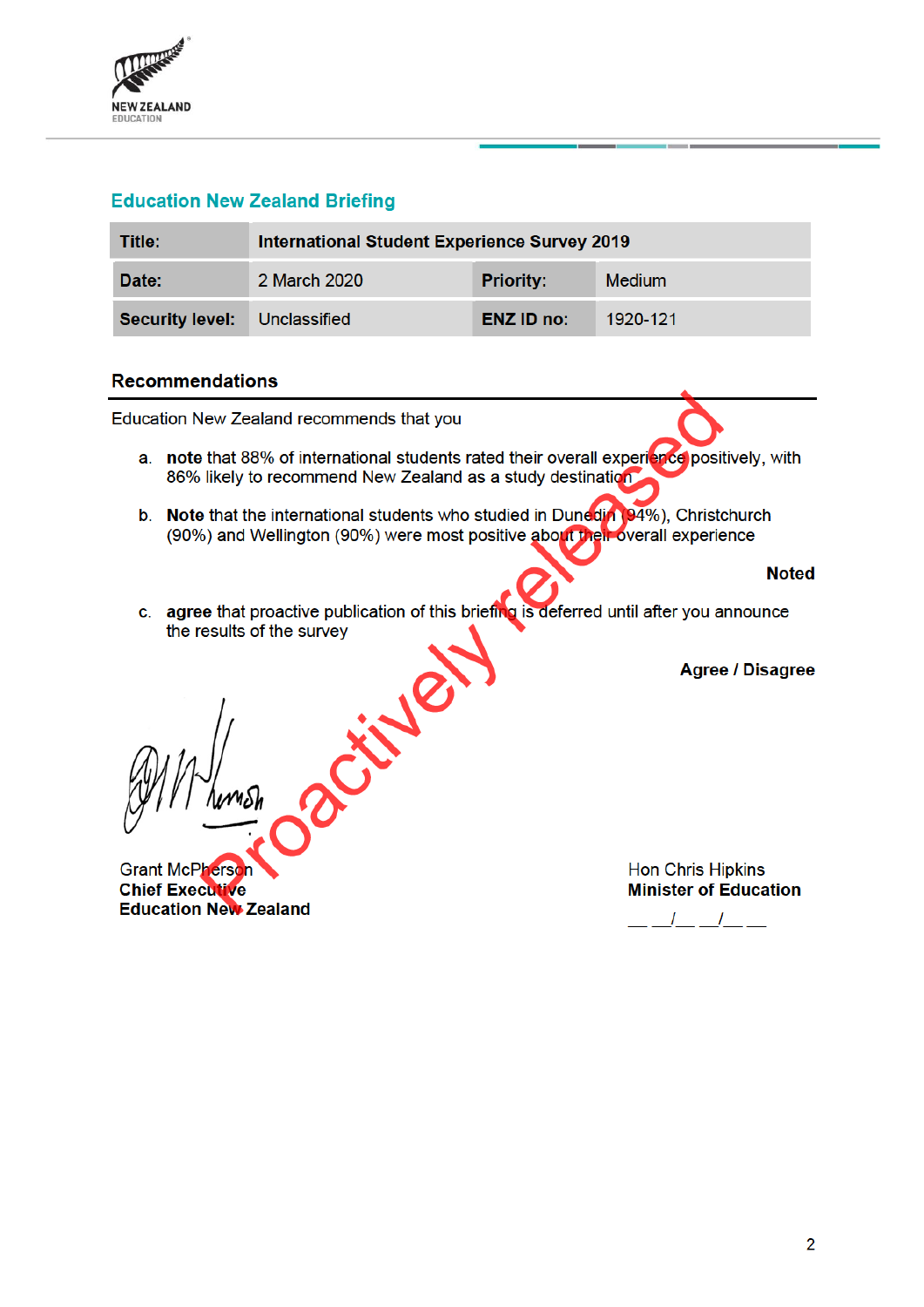

### **Purpose**

1. The purpose of this briefing is to provide you with the results of 2019 research into international students' experience while studying in New Zealand.

## **Background**

- 2. In 2019 international education was valued at \$4.94 billion and is New Zealand's fifth largest export sector, making an important contribution to the national and regional economies. More than 117,000 international students studied with New Zealand providers in 2018. These students make a valuable contribution to New Zealand's educational institutions, workplaces and society by building New Zealand s global linkages, filling skill shortages, enriching cultural diversity and bolstering the economy.
- 3. The success of the international education sector is dependent on international students having an excellent student experience, which goes beyond their classroom to their whole experience.
- 4. In previous vears, the student experience has been measured using the International Student Barometer (ISB). The ISB is completed in students' first semester of study only. Only aggregated data for sub-sectors is presented and not all providers within a subsector take part in the survey. This means the insights gathered are not a full representation of the whole student experience.
- 5. In 2018, Education New Zealand (ENZ) decided to develop a New Zealand International Student Experience survey, which would be run annually and would survey international students from all sub-sectors who are studying across the country and are at varying points in their student journey. This is intended to provide richer insights and data to inform ENZ and other agences' student experience work. Filips skill shortages and society by building New Zealand Single is the control of the state of the international education sector is dependent on international experience.<br>
In a skill shortages, enriching cultural divers
- 6. The survey was designed to track progress on the International Education Strategy goals as well as the success statements of the *International Student Wellbeing Strategy*. Findings from the survey will inform future student experience work stream development and implementation across agencies.
- 7. The three main aims of the survey were to:
	- better understand the overall student experience in New Zealand
	- identify what is being done well
	- identify where improvements can be made.
- 8. Between August and September 2019, ENZ commissioned research agency, Nielsen to undertake an online survey of international students. The survey was built around the conceptual model of 'experience drivers' developed in a previous study of international students and has been customised for different education sub-sectors and student journey stages.
- 9. Almost 8,000 people responded to the survey.
- 10. This inaugural survey is the first time in New Zealand that an international student experience survey has been conducted across the entire student journey (students who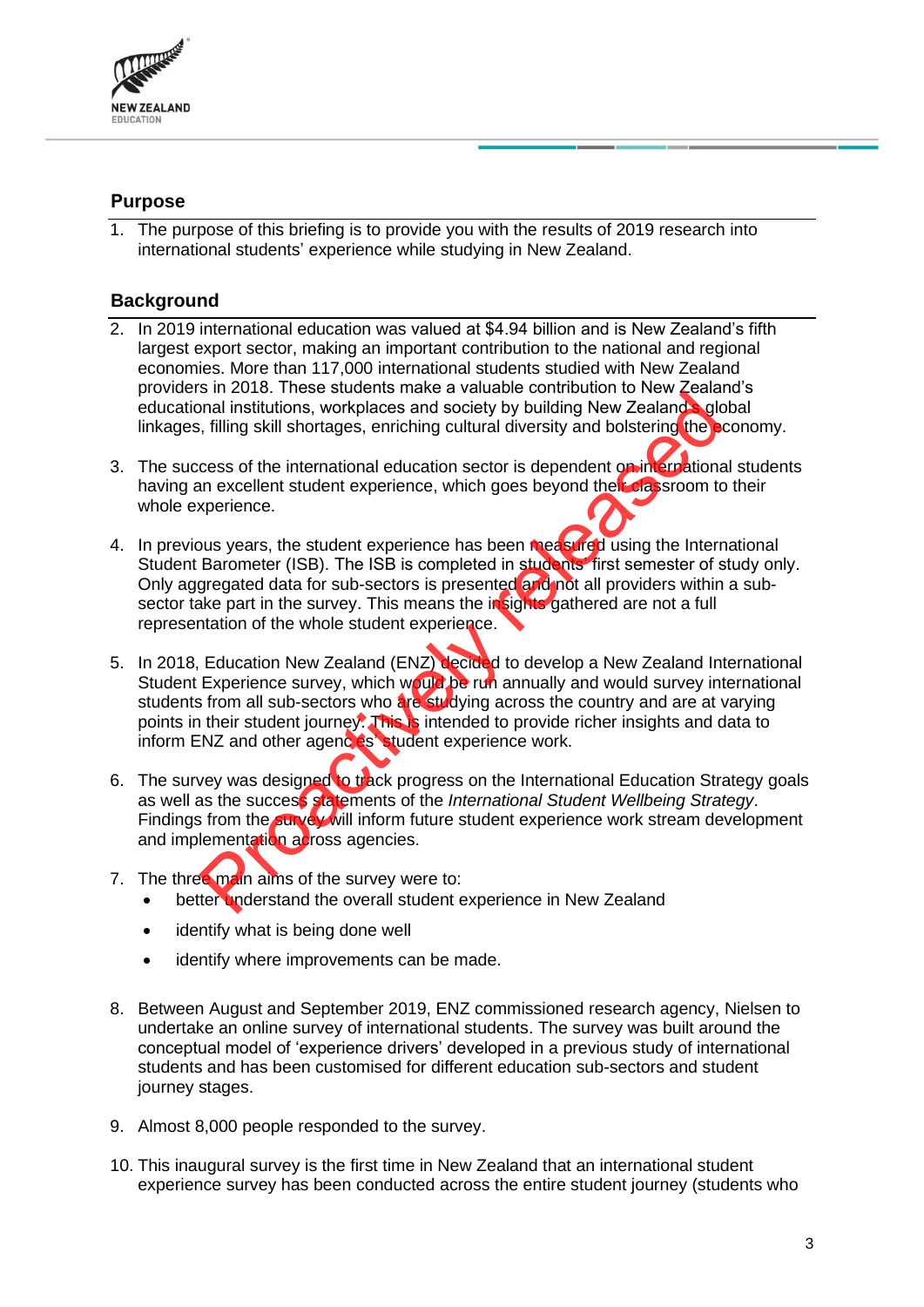

have just arrived in New Zealand through to those who have recently completed their studies).

- 11. It surveyed international students from all sub-sectors (schools, universities, English Language schools, private training establishments and institutes of technology and polytechnics), and from across the country.
- 12. The survey results will be used as a benchmark for the future and allow ENZ to track progress in the student experience area.

#### **International Student Experience Survey 2019**

- 13. The overall satisfaction rate and the percentage of those who would recommend New Zealand as a study destination was very high, with 88% rating their overall experience positively and 86% were likely to recommend New Zealand as a study destination.
- 14. The top drivers of a student's overall experience rating depended upon the stage of the student journey they are at. For students who were currently studying, living experience was the number one driver, while those who had completed their tertiary studies it was education. nal Student Experience Survey 2019<br>
rall satisfaction rate and the percentage of those who would recomment<br>
as a study destination was very high, with 88% rating their byen lext<br>
y and 86% were likely to recommend New Zeal
- 15. This is a positive outcome as it demonstrates that those who study in New Zealand have a good experience.
- 16. For 83% of students, New Zealand was their first choice of study destination. Students from the United States of America had the highest preference for New Zealand at 93% compared to China at 80% and Korea at 76%.
- 17. 'People and Connections' was the highest ranked aspect of the student experience (88% rated it positively). Unprompted, 52% commented on the friendliness of people in New Zealand, New Zealand ethics, inclusion and kiwi culture as a 'positive surprise'.
- 18. New Zealand's multiculturalism was also a positive surprise for students with particular mention of the ability to experience Māori culture.
- 19. Of the nine top factors driving the decision to study in New Zealand, there is an equal balance between lifestyle and academic factors.
- 20. There is high endorsement of proof points that sit behind the Think New education brand positioning – growing and developing confidence, preparing to be a citizen of the world, helping encourage their curiosity and developing new ideas.

#### **Other outcomes**

- 21. The decision making of students to study in New Zealand is consistent with key *International Education Strategy* measures. Two of the top three decision making factors were associated with New Zealand's reputation as being safe, inclusive and welcoming.
- 22. Those that studied in Dunedin (94%), Christchurch (90%) and Wellington (90%) were the most positive about their experience.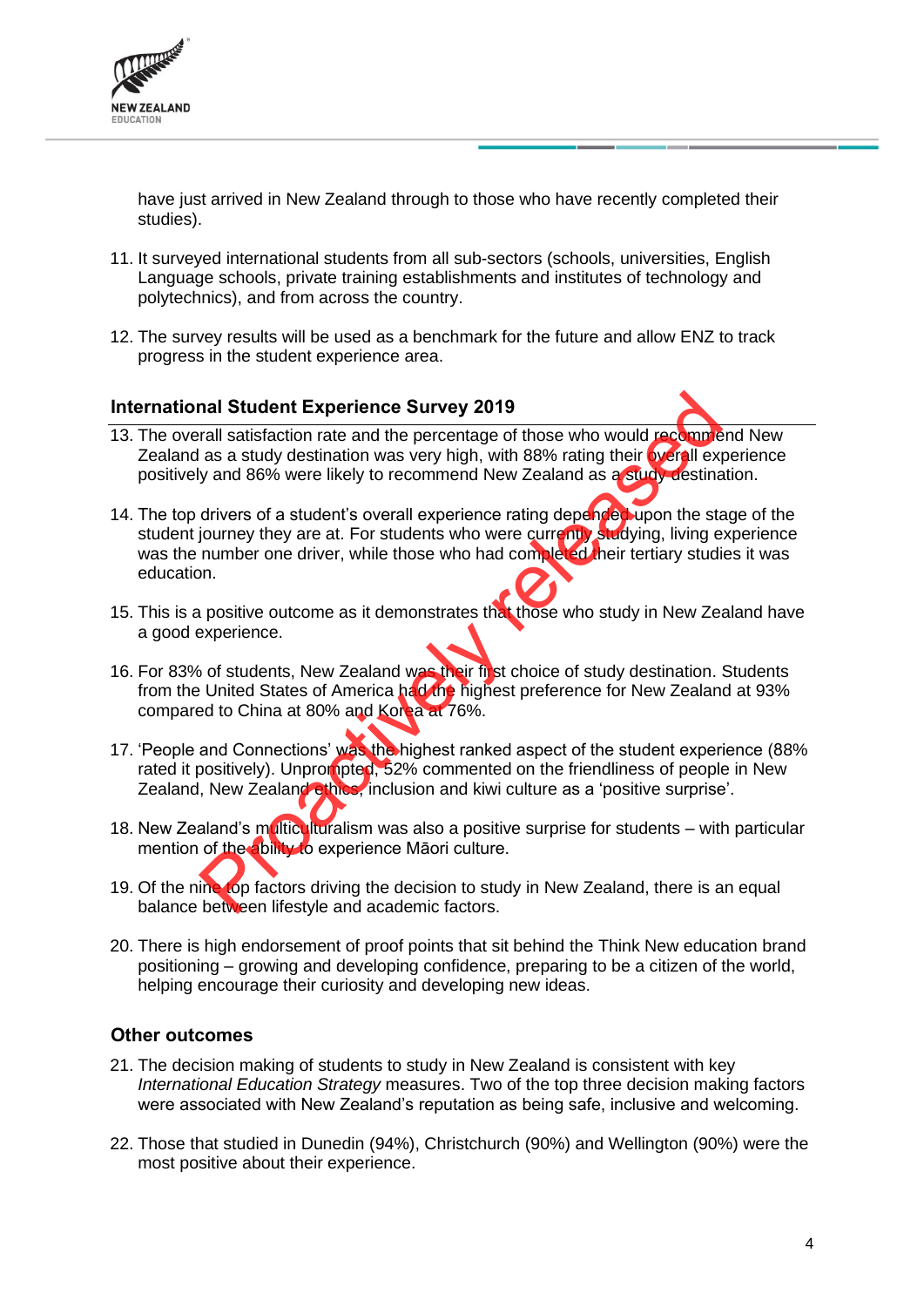

- 23. When asked to consider whether their overall experience had met or exceeded expectations, students from the United States of America (87%), Europe (78%), Brazil (77%) and the Philippines (76%) said that it had.
- 24. Students were positive about their use of agents, with 83% of respondents saying their agent was a useful information source for them.
- 25. Whilst the sample pool was small (217 in total), private training establishment students are generally more positive about their experience and had the highest overall experience rating at 90%.

#### **Areas for improvement**

- 26. 68% of international students say that their New Zealand experience has met or exceeded expectations, while 23% said it somewhat met their expectations.
- 27. Unexpectedly high living costs contribute to a negative experience for international students.
- 28. Unprompted 'Suggestions to improve the experience' had 59% of students commenting on aspects of economic wellbeing. Areas for imp ovement were identified as:
	- finding and arranging acceptable accommodation
	- money management.
	- opportunities for work experien
	- improving visa processes
- 29. ENZ is informing other agencies, peak bodies and sector partners of the results of the survey. improvement<br>
International students say that their New Zealand experience Tragmet<br>
dexpectations, while 23% said it somewhat met their experience<br>
Shorted 'Suggestions to improve the experience that 59% of students co<br>
to

#### **Next steps**

30. ENZ is preparing a communications plan to support the release of the survey.

- 31. ENZ propo es to draft a media release on behalf of the Minister to announce the survey results, emphasising the positive experience we are giving international students, and how it aligns to the *International Education Strategy*. The release will be backed up by social media. It is suggested the media release is issued after the temporary entry restrictions are lifted.
- 32. After the announcement, the full research document will be released on IntelliLab so the New Zealand international education sector and government agencies can access it.
- 33. To make the survey results more accessible to a larger audience, ENZ will create smaller information resources, split by sub-sector. ENZ will also create an overview presentation that will give a snapshot of the complete picture.
- 34. ENZ staff will share key highlights with sector representatives and develop a plan to address the improvements highlighted by students with lead agencies and sector partners.